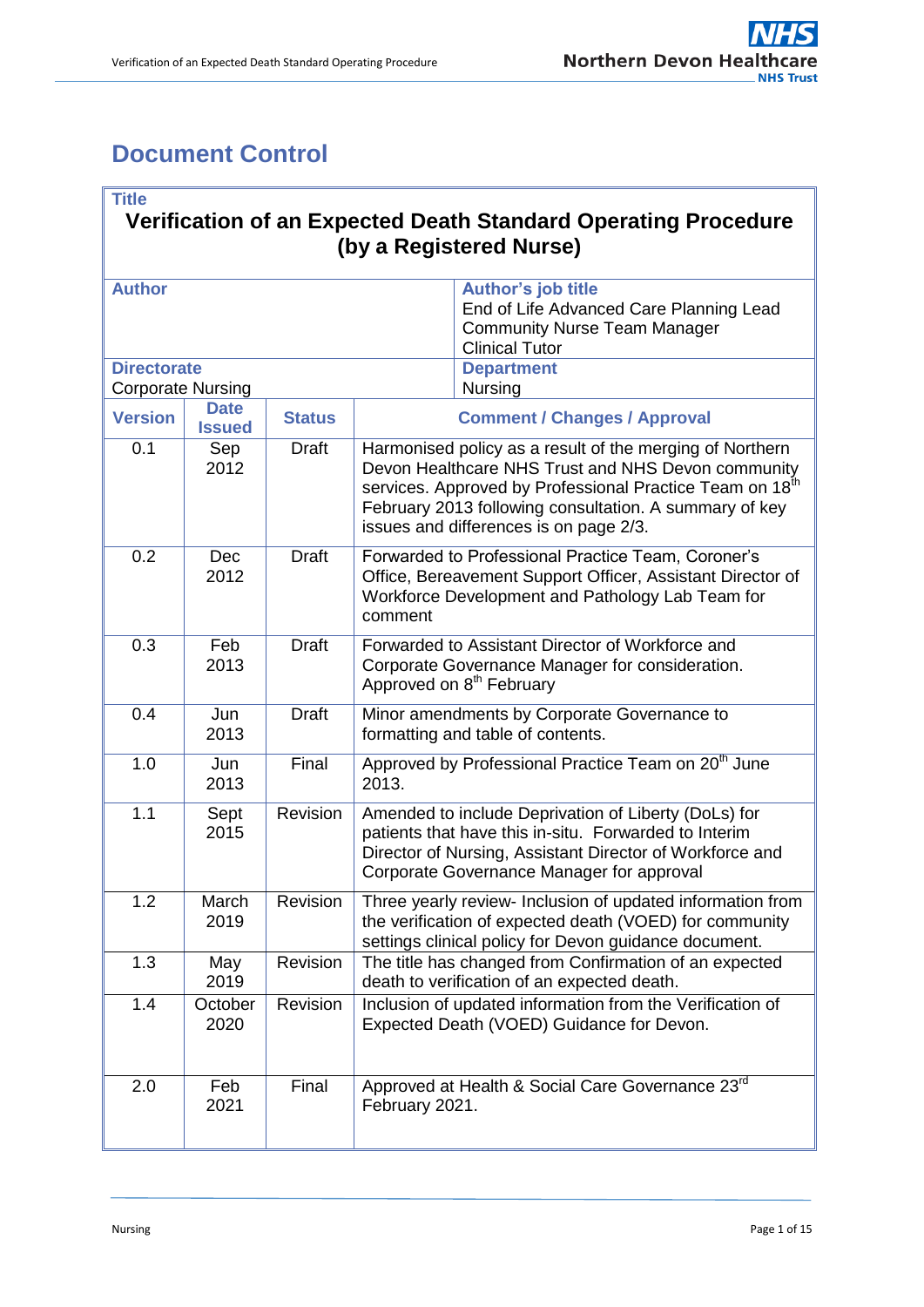| <b>Main Contact</b><br><b>Tel: Direct Dial -</b><br>End of Life and Advance Care Planning<br>Tel: Internal -<br>Lead,<br>Northern Devon Healthcare NHS Trust<br><b>Email</b><br>Level 5, Resuscitation Office,<br>North Devon District Hospital<br>Raleigh Park, Barnstaple<br>Devon, EX31 4JB<br><b>Lead Director</b><br><b>Chief Nurse</b><br><b>Document Class</b><br><b>Target Audience</b><br>Registered nurses working in or as:-<br><b>Standard Operating Procedure</b><br>• Community Hospitals<br>• Community Nursing teams<br>• Out of Hours Teams<br>• Clinical Site Managers at NDDH<br><b>Distribution List</b><br><b>Distribution Method</b><br>Senior Management<br>Trust's internal website<br><b>Clinical Leads</b><br><b>Trust Website</b><br><b>Superseded Documents</b><br>The Verification of Expected Death Standard Operating Procedure (SOP08/060) NDHT<br>v1.0<br>Confirmation of an Expected Death by a Registered Nurse policy NHS Devon v6<br>Confirmation of an Expected Death Standard Operating Procedure NDHT<br>(by a Registered Nurse) V2.0 Oct 15.<br>Verification of an Expected Death Standard Operating Procedure<br>(by a Registered Nurse) May 2019<br><b>Review Date</b><br><b>Issue Date</b><br><b>Review Cycle</b><br>April 2021<br>Three years<br>April 2024<br><b>Contact responsible for implementation</b><br><b>Consulted with the following</b><br>and monitoring compliance:<br>stakeholders:<br>Monitored through Incident Report<br><b>Community Nursing Services</b><br>Annual competency review at appraisal<br><b>Urgent Care</b><br><b>Community Hospital Nurses</b><br><b>Senior Nurses</b><br><b>Education/ training will be provided by:</b><br>Coroner<br><b>Clinical Training Team</b><br><b>Clinical Training Team</b><br><b>Local Archive Reference</b><br>G:\Policies & Procedures<br><b>Local Path</b><br>G: /Community Nursing<br><b>Filename</b><br>Verification of an Expected Death SOP V5.0 April 2021<br><b>Tags for Trust's internal website (BOB)</b><br><b>Policy categories for Trust's internal</b><br>website (BOB)<br>Deceased, Verification, Confirmation<br>Nursing, End of Life, Community Nursing, |  |  |  |  |  |
|--------------------------------------------------------------------------------------------------------------------------------------------------------------------------------------------------------------------------------------------------------------------------------------------------------------------------------------------------------------------------------------------------------------------------------------------------------------------------------------------------------------------------------------------------------------------------------------------------------------------------------------------------------------------------------------------------------------------------------------------------------------------------------------------------------------------------------------------------------------------------------------------------------------------------------------------------------------------------------------------------------------------------------------------------------------------------------------------------------------------------------------------------------------------------------------------------------------------------------------------------------------------------------------------------------------------------------------------------------------------------------------------------------------------------------------------------------------------------------------------------------------------------------------------------------------------------------------------------------------------------------------------------------------------------------------------------------------------------------------------------------------------------------------------------------------------------------------------------------------------------------------------------------------------------------------------------------------------------------------------------------------------------------------------------------------------------------------------------------------------------------------------------------------------------------------|--|--|--|--|--|
|                                                                                                                                                                                                                                                                                                                                                                                                                                                                                                                                                                                                                                                                                                                                                                                                                                                                                                                                                                                                                                                                                                                                                                                                                                                                                                                                                                                                                                                                                                                                                                                                                                                                                                                                                                                                                                                                                                                                                                                                                                                                                                                                                                                      |  |  |  |  |  |
|                                                                                                                                                                                                                                                                                                                                                                                                                                                                                                                                                                                                                                                                                                                                                                                                                                                                                                                                                                                                                                                                                                                                                                                                                                                                                                                                                                                                                                                                                                                                                                                                                                                                                                                                                                                                                                                                                                                                                                                                                                                                                                                                                                                      |  |  |  |  |  |
|                                                                                                                                                                                                                                                                                                                                                                                                                                                                                                                                                                                                                                                                                                                                                                                                                                                                                                                                                                                                                                                                                                                                                                                                                                                                                                                                                                                                                                                                                                                                                                                                                                                                                                                                                                                                                                                                                                                                                                                                                                                                                                                                                                                      |  |  |  |  |  |
|                                                                                                                                                                                                                                                                                                                                                                                                                                                                                                                                                                                                                                                                                                                                                                                                                                                                                                                                                                                                                                                                                                                                                                                                                                                                                                                                                                                                                                                                                                                                                                                                                                                                                                                                                                                                                                                                                                                                                                                                                                                                                                                                                                                      |  |  |  |  |  |
|                                                                                                                                                                                                                                                                                                                                                                                                                                                                                                                                                                                                                                                                                                                                                                                                                                                                                                                                                                                                                                                                                                                                                                                                                                                                                                                                                                                                                                                                                                                                                                                                                                                                                                                                                                                                                                                                                                                                                                                                                                                                                                                                                                                      |  |  |  |  |  |
|                                                                                                                                                                                                                                                                                                                                                                                                                                                                                                                                                                                                                                                                                                                                                                                                                                                                                                                                                                                                                                                                                                                                                                                                                                                                                                                                                                                                                                                                                                                                                                                                                                                                                                                                                                                                                                                                                                                                                                                                                                                                                                                                                                                      |  |  |  |  |  |
|                                                                                                                                                                                                                                                                                                                                                                                                                                                                                                                                                                                                                                                                                                                                                                                                                                                                                                                                                                                                                                                                                                                                                                                                                                                                                                                                                                                                                                                                                                                                                                                                                                                                                                                                                                                                                                                                                                                                                                                                                                                                                                                                                                                      |  |  |  |  |  |
|                                                                                                                                                                                                                                                                                                                                                                                                                                                                                                                                                                                                                                                                                                                                                                                                                                                                                                                                                                                                                                                                                                                                                                                                                                                                                                                                                                                                                                                                                                                                                                                                                                                                                                                                                                                                                                                                                                                                                                                                                                                                                                                                                                                      |  |  |  |  |  |
|                                                                                                                                                                                                                                                                                                                                                                                                                                                                                                                                                                                                                                                                                                                                                                                                                                                                                                                                                                                                                                                                                                                                                                                                                                                                                                                                                                                                                                                                                                                                                                                                                                                                                                                                                                                                                                                                                                                                                                                                                                                                                                                                                                                      |  |  |  |  |  |
|                                                                                                                                                                                                                                                                                                                                                                                                                                                                                                                                                                                                                                                                                                                                                                                                                                                                                                                                                                                                                                                                                                                                                                                                                                                                                                                                                                                                                                                                                                                                                                                                                                                                                                                                                                                                                                                                                                                                                                                                                                                                                                                                                                                      |  |  |  |  |  |
|                                                                                                                                                                                                                                                                                                                                                                                                                                                                                                                                                                                                                                                                                                                                                                                                                                                                                                                                                                                                                                                                                                                                                                                                                                                                                                                                                                                                                                                                                                                                                                                                                                                                                                                                                                                                                                                                                                                                                                                                                                                                                                                                                                                      |  |  |  |  |  |
|                                                                                                                                                                                                                                                                                                                                                                                                                                                                                                                                                                                                                                                                                                                                                                                                                                                                                                                                                                                                                                                                                                                                                                                                                                                                                                                                                                                                                                                                                                                                                                                                                                                                                                                                                                                                                                                                                                                                                                                                                                                                                                                                                                                      |  |  |  |  |  |
|                                                                                                                                                                                                                                                                                                                                                                                                                                                                                                                                                                                                                                                                                                                                                                                                                                                                                                                                                                                                                                                                                                                                                                                                                                                                                                                                                                                                                                                                                                                                                                                                                                                                                                                                                                                                                                                                                                                                                                                                                                                                                                                                                                                      |  |  |  |  |  |
|                                                                                                                                                                                                                                                                                                                                                                                                                                                                                                                                                                                                                                                                                                                                                                                                                                                                                                                                                                                                                                                                                                                                                                                                                                                                                                                                                                                                                                                                                                                                                                                                                                                                                                                                                                                                                                                                                                                                                                                                                                                                                                                                                                                      |  |  |  |  |  |
|                                                                                                                                                                                                                                                                                                                                                                                                                                                                                                                                                                                                                                                                                                                                                                                                                                                                                                                                                                                                                                                                                                                                                                                                                                                                                                                                                                                                                                                                                                                                                                                                                                                                                                                                                                                                                                                                                                                                                                                                                                                                                                                                                                                      |  |  |  |  |  |
|                                                                                                                                                                                                                                                                                                                                                                                                                                                                                                                                                                                                                                                                                                                                                                                                                                                                                                                                                                                                                                                                                                                                                                                                                                                                                                                                                                                                                                                                                                                                                                                                                                                                                                                                                                                                                                                                                                                                                                                                                                                                                                                                                                                      |  |  |  |  |  |
|                                                                                                                                                                                                                                                                                                                                                                                                                                                                                                                                                                                                                                                                                                                                                                                                                                                                                                                                                                                                                                                                                                                                                                                                                                                                                                                                                                                                                                                                                                                                                                                                                                                                                                                                                                                                                                                                                                                                                                                                                                                                                                                                                                                      |  |  |  |  |  |
|                                                                                                                                                                                                                                                                                                                                                                                                                                                                                                                                                                                                                                                                                                                                                                                                                                                                                                                                                                                                                                                                                                                                                                                                                                                                                                                                                                                                                                                                                                                                                                                                                                                                                                                                                                                                                                                                                                                                                                                                                                                                                                                                                                                      |  |  |  |  |  |
|                                                                                                                                                                                                                                                                                                                                                                                                                                                                                                                                                                                                                                                                                                                                                                                                                                                                                                                                                                                                                                                                                                                                                                                                                                                                                                                                                                                                                                                                                                                                                                                                                                                                                                                                                                                                                                                                                                                                                                                                                                                                                                                                                                                      |  |  |  |  |  |
|                                                                                                                                                                                                                                                                                                                                                                                                                                                                                                                                                                                                                                                                                                                                                                                                                                                                                                                                                                                                                                                                                                                                                                                                                                                                                                                                                                                                                                                                                                                                                                                                                                                                                                                                                                                                                                                                                                                                                                                                                                                                                                                                                                                      |  |  |  |  |  |
|                                                                                                                                                                                                                                                                                                                                                                                                                                                                                                                                                                                                                                                                                                                                                                                                                                                                                                                                                                                                                                                                                                                                                                                                                                                                                                                                                                                                                                                                                                                                                                                                                                                                                                                                                                                                                                                                                                                                                                                                                                                                                                                                                                                      |  |  |  |  |  |
|                                                                                                                                                                                                                                                                                                                                                                                                                                                                                                                                                                                                                                                                                                                                                                                                                                                                                                                                                                                                                                                                                                                                                                                                                                                                                                                                                                                                                                                                                                                                                                                                                                                                                                                                                                                                                                                                                                                                                                                                                                                                                                                                                                                      |  |  |  |  |  |
|                                                                                                                                                                                                                                                                                                                                                                                                                                                                                                                                                                                                                                                                                                                                                                                                                                                                                                                                                                                                                                                                                                                                                                                                                                                                                                                                                                                                                                                                                                                                                                                                                                                                                                                                                                                                                                                                                                                                                                                                                                                                                                                                                                                      |  |  |  |  |  |
|                                                                                                                                                                                                                                                                                                                                                                                                                                                                                                                                                                                                                                                                                                                                                                                                                                                                                                                                                                                                                                                                                                                                                                                                                                                                                                                                                                                                                                                                                                                                                                                                                                                                                                                                                                                                                                                                                                                                                                                                                                                                                                                                                                                      |  |  |  |  |  |
|                                                                                                                                                                                                                                                                                                                                                                                                                                                                                                                                                                                                                                                                                                                                                                                                                                                                                                                                                                                                                                                                                                                                                                                                                                                                                                                                                                                                                                                                                                                                                                                                                                                                                                                                                                                                                                                                                                                                                                                                                                                                                                                                                                                      |  |  |  |  |  |
|                                                                                                                                                                                                                                                                                                                                                                                                                                                                                                                                                                                                                                                                                                                                                                                                                                                                                                                                                                                                                                                                                                                                                                                                                                                                                                                                                                                                                                                                                                                                                                                                                                                                                                                                                                                                                                                                                                                                                                                                                                                                                                                                                                                      |  |  |  |  |  |
|                                                                                                                                                                                                                                                                                                                                                                                                                                                                                                                                                                                                                                                                                                                                                                                                                                                                                                                                                                                                                                                                                                                                                                                                                                                                                                                                                                                                                                                                                                                                                                                                                                                                                                                                                                                                                                                                                                                                                                                                                                                                                                                                                                                      |  |  |  |  |  |
|                                                                                                                                                                                                                                                                                                                                                                                                                                                                                                                                                                                                                                                                                                                                                                                                                                                                                                                                                                                                                                                                                                                                                                                                                                                                                                                                                                                                                                                                                                                                                                                                                                                                                                                                                                                                                                                                                                                                                                                                                                                                                                                                                                                      |  |  |  |  |  |
|                                                                                                                                                                                                                                                                                                                                                                                                                                                                                                                                                                                                                                                                                                                                                                                                                                                                                                                                                                                                                                                                                                                                                                                                                                                                                                                                                                                                                                                                                                                                                                                                                                                                                                                                                                                                                                                                                                                                                                                                                                                                                                                                                                                      |  |  |  |  |  |
|                                                                                                                                                                                                                                                                                                                                                                                                                                                                                                                                                                                                                                                                                                                                                                                                                                                                                                                                                                                                                                                                                                                                                                                                                                                                                                                                                                                                                                                                                                                                                                                                                                                                                                                                                                                                                                                                                                                                                                                                                                                                                                                                                                                      |  |  |  |  |  |
|                                                                                                                                                                                                                                                                                                                                                                                                                                                                                                                                                                                                                                                                                                                                                                                                                                                                                                                                                                                                                                                                                                                                                                                                                                                                                                                                                                                                                                                                                                                                                                                                                                                                                                                                                                                                                                                                                                                                                                                                                                                                                                                                                                                      |  |  |  |  |  |
|                                                                                                                                                                                                                                                                                                                                                                                                                                                                                                                                                                                                                                                                                                                                                                                                                                                                                                                                                                                                                                                                                                                                                                                                                                                                                                                                                                                                                                                                                                                                                                                                                                                                                                                                                                                                                                                                                                                                                                                                                                                                                                                                                                                      |  |  |  |  |  |
|                                                                                                                                                                                                                                                                                                                                                                                                                                                                                                                                                                                                                                                                                                                                                                                                                                                                                                                                                                                                                                                                                                                                                                                                                                                                                                                                                                                                                                                                                                                                                                                                                                                                                                                                                                                                                                                                                                                                                                                                                                                                                                                                                                                      |  |  |  |  |  |
|                                                                                                                                                                                                                                                                                                                                                                                                                                                                                                                                                                                                                                                                                                                                                                                                                                                                                                                                                                                                                                                                                                                                                                                                                                                                                                                                                                                                                                                                                                                                                                                                                                                                                                                                                                                                                                                                                                                                                                                                                                                                                                                                                                                      |  |  |  |  |  |
|                                                                                                                                                                                                                                                                                                                                                                                                                                                                                                                                                                                                                                                                                                                                                                                                                                                                                                                                                                                                                                                                                                                                                                                                                                                                                                                                                                                                                                                                                                                                                                                                                                                                                                                                                                                                                                                                                                                                                                                                                                                                                                                                                                                      |  |  |  |  |  |
|                                                                                                                                                                                                                                                                                                                                                                                                                                                                                                                                                                                                                                                                                                                                                                                                                                                                                                                                                                                                                                                                                                                                                                                                                                                                                                                                                                                                                                                                                                                                                                                                                                                                                                                                                                                                                                                                                                                                                                                                                                                                                                                                                                                      |  |  |  |  |  |
|                                                                                                                                                                                                                                                                                                                                                                                                                                                                                                                                                                                                                                                                                                                                                                                                                                                                                                                                                                                                                                                                                                                                                                                                                                                                                                                                                                                                                                                                                                                                                                                                                                                                                                                                                                                                                                                                                                                                                                                                                                                                                                                                                                                      |  |  |  |  |  |
|                                                                                                                                                                                                                                                                                                                                                                                                                                                                                                                                                                                                                                                                                                                                                                                                                                                                                                                                                                                                                                                                                                                                                                                                                                                                                                                                                                                                                                                                                                                                                                                                                                                                                                                                                                                                                                                                                                                                                                                                                                                                                                                                                                                      |  |  |  |  |  |
|                                                                                                                                                                                                                                                                                                                                                                                                                                                                                                                                                                                                                                                                                                                                                                                                                                                                                                                                                                                                                                                                                                                                                                                                                                                                                                                                                                                                                                                                                                                                                                                                                                                                                                                                                                                                                                                                                                                                                                                                                                                                                                                                                                                      |  |  |  |  |  |
|                                                                                                                                                                                                                                                                                                                                                                                                                                                                                                                                                                                                                                                                                                                                                                                                                                                                                                                                                                                                                                                                                                                                                                                                                                                                                                                                                                                                                                                                                                                                                                                                                                                                                                                                                                                                                                                                                                                                                                                                                                                                                                                                                                                      |  |  |  |  |  |
|                                                                                                                                                                                                                                                                                                                                                                                                                                                                                                                                                                                                                                                                                                                                                                                                                                                                                                                                                                                                                                                                                                                                                                                                                                                                                                                                                                                                                                                                                                                                                                                                                                                                                                                                                                                                                                                                                                                                                                                                                                                                                                                                                                                      |  |  |  |  |  |
|                                                                                                                                                                                                                                                                                                                                                                                                                                                                                                                                                                                                                                                                                                                                                                                                                                                                                                                                                                                                                                                                                                                                                                                                                                                                                                                                                                                                                                                                                                                                                                                                                                                                                                                                                                                                                                                                                                                                                                                                                                                                                                                                                                                      |  |  |  |  |  |
|                                                                                                                                                                                                                                                                                                                                                                                                                                                                                                                                                                                                                                                                                                                                                                                                                                                                                                                                                                                                                                                                                                                                                                                                                                                                                                                                                                                                                                                                                                                                                                                                                                                                                                                                                                                                                                                                                                                                                                                                                                                                                                                                                                                      |  |  |  |  |  |
|                                                                                                                                                                                                                                                                                                                                                                                                                                                                                                                                                                                                                                                                                                                                                                                                                                                                                                                                                                                                                                                                                                                                                                                                                                                                                                                                                                                                                                                                                                                                                                                                                                                                                                                                                                                                                                                                                                                                                                                                                                                                                                                                                                                      |  |  |  |  |  |
|                                                                                                                                                                                                                                                                                                                                                                                                                                                                                                                                                                                                                                                                                                                                                                                                                                                                                                                                                                                                                                                                                                                                                                                                                                                                                                                                                                                                                                                                                                                                                                                                                                                                                                                                                                                                                                                                                                                                                                                                                                                                                                                                                                                      |  |  |  |  |  |
|                                                                                                                                                                                                                                                                                                                                                                                                                                                                                                                                                                                                                                                                                                                                                                                                                                                                                                                                                                                                                                                                                                                                                                                                                                                                                                                                                                                                                                                                                                                                                                                                                                                                                                                                                                                                                                                                                                                                                                                                                                                                                                                                                                                      |  |  |  |  |  |
| Specialist Palliative Care, Clinical Training                                                                                                                                                                                                                                                                                                                                                                                                                                                                                                                                                                                                                                                                                                                                                                                                                                                                                                                                                                                                                                                                                                                                                                                                                                                                                                                                                                                                                                                                                                                                                                                                                                                                                                                                                                                                                                                                                                                                                                                                                                                                                                                                        |  |  |  |  |  |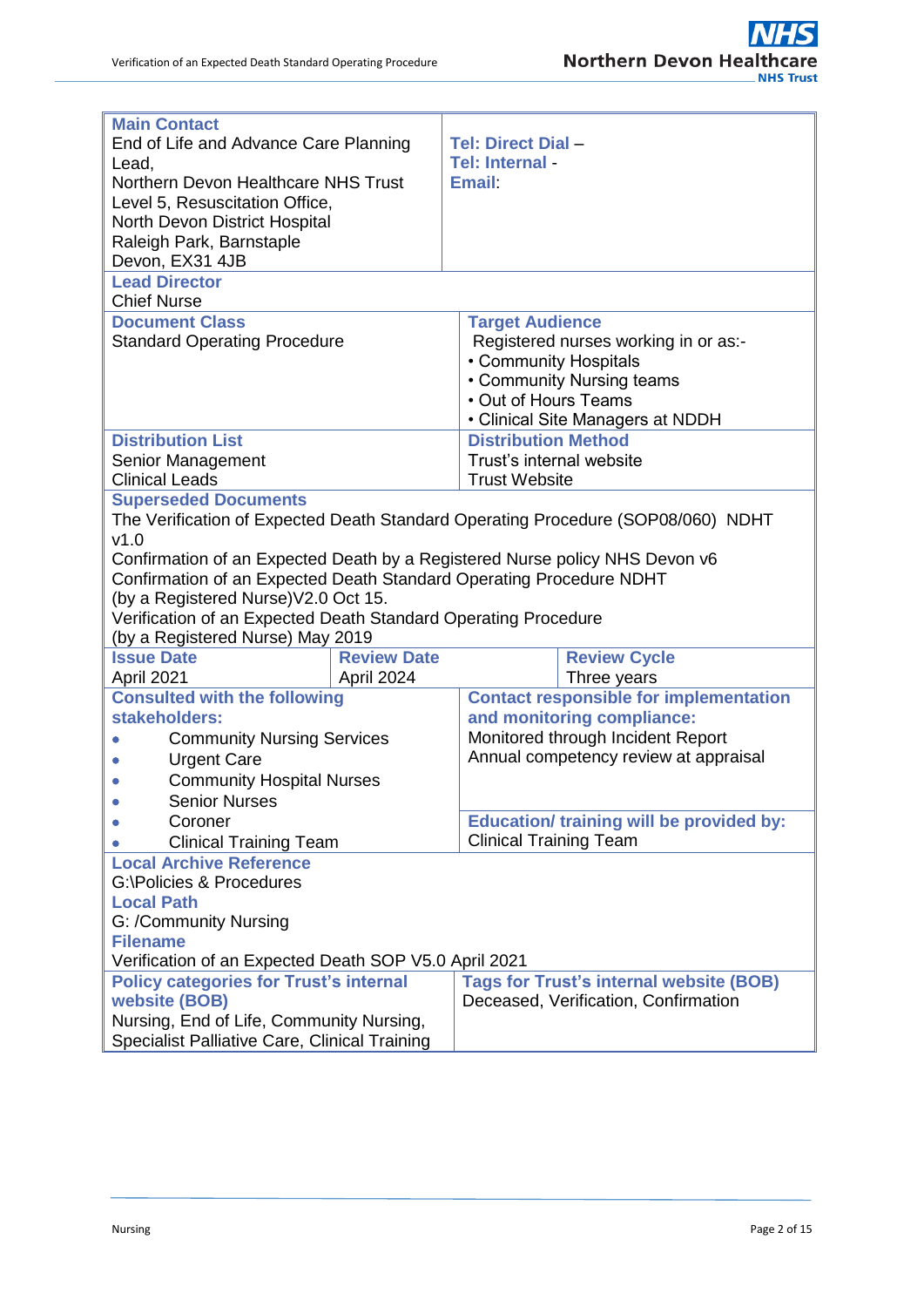# **CONTENTS**

| 1. |                                                                           |  |
|----|---------------------------------------------------------------------------|--|
| 2. |                                                                           |  |
| 3. |                                                                           |  |
| 4. |                                                                           |  |
| 5. |                                                                           |  |
| 6. |                                                                           |  |
| 7. |                                                                           |  |
| 8. | Appendix 1: Flow Chart for verification of expected death (VOED) with no  |  |
| 9. | Appendix 2: Protocol for Registered Nurse- Verification of Expected Death |  |
|    | 14. Appendix 3: Top Tips for VOED (Verification of Expected Death) 14     |  |
|    |                                                                           |  |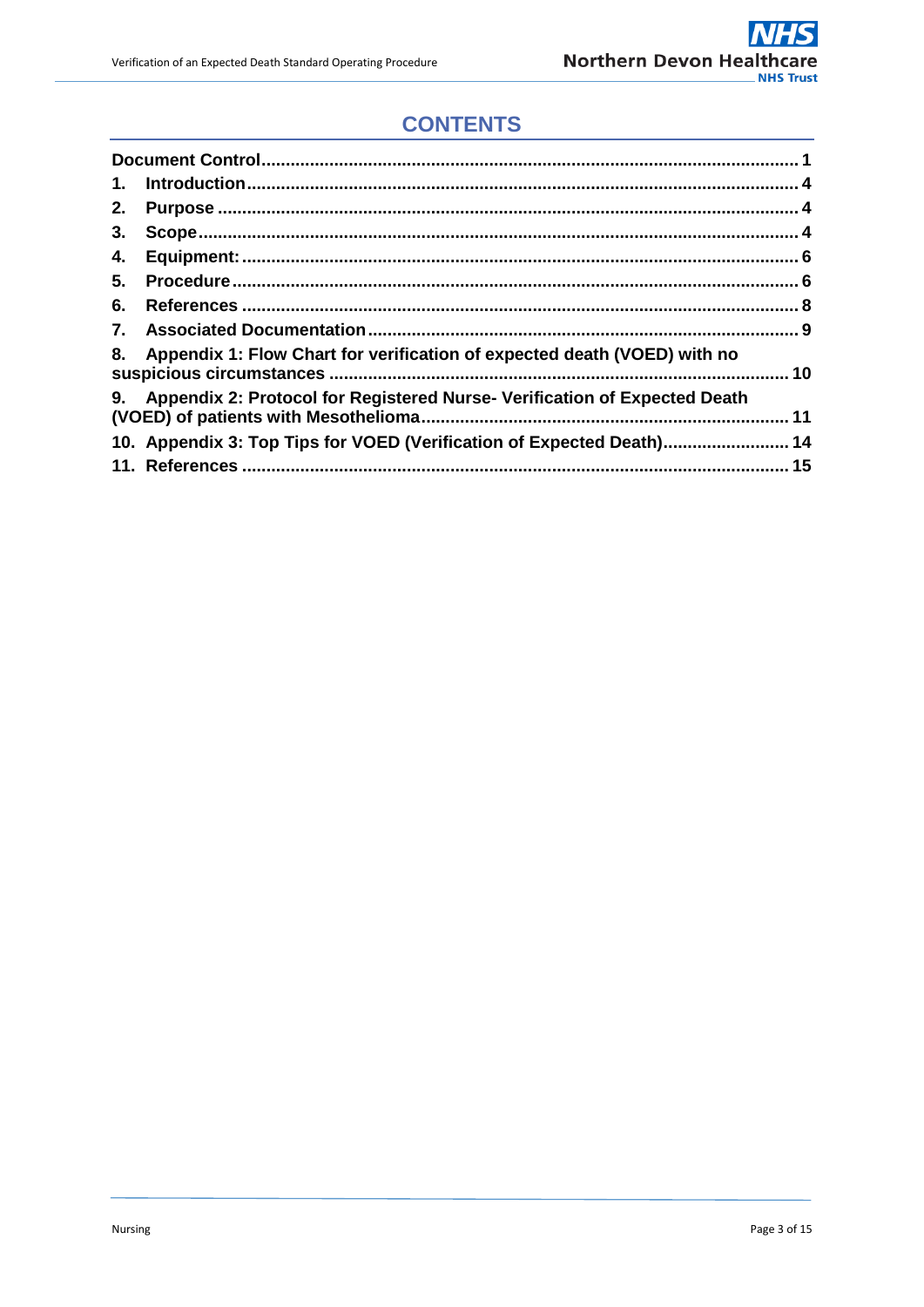# <span id="page-3-0"></span>**1. Introduction**

This Standard Operating Procedure (SOP) is to enable the process of verification of an expected death to be performed by registered nurses working for Northern Devon Healthcare NHS Trust.

This SOP relates to adults only (for the purpose of this policy this is over the age of 19).

# <span id="page-3-1"></span>**2. Purpose**

An expected death can be defined as following a period of illness which has been identified as terminal. Death is recognised as the expected outcome following discussions by the health care team, the patient if in a condition to express a view, the patient's relatives/close friends and it has been documented that no active intervention to prolong life is on-going.

The SOP has been written to:

- Identify which staff can verify an expected death.
- Identify the process for the verification of an expected death.

## <span id="page-3-2"></span>**3. Scope**

This SOP relates to registered nurses who have completed the appropriate training and competency assessment, who may be requested to verify an expected death as part of their clinical role. They will work in one of the following roles or clinical settings:

- Community Hospitals
- Community Nursing Teams
- Urgent Care
- Clinical Site Managers at North Devon District Hospital (in regard to Mesothelioma/industrial disease please seek medical advice before verifying death)

If a death is to be classified as **"expected"** then the following **MUST** have been recorded in the patient's medical notes by a Registered Medical Practitioner:

The individual has been recognised as dying by a medical practitioner and this has been recorded in the medical/GP notes. This includes when the person has died expectedly from or with COVID-19.

All required supporting documentation is in place that determines the death as expected and that the decision not to undertake resuscitation has been recorded and communicated e.g. TEP form, DNR order or advanced care plan or directive and the nurse verifying death must have accessed this documentation.

Staff undertaking this task must be able to demonstrate continued competence as per the Trust's policy on [Assessment and Maintenance of Clinical Competence](http://ndht.ndevon.swest.nhs.uk/policies/?p=1442) in Nurses, Midwives, AHP'S and Support Workers policy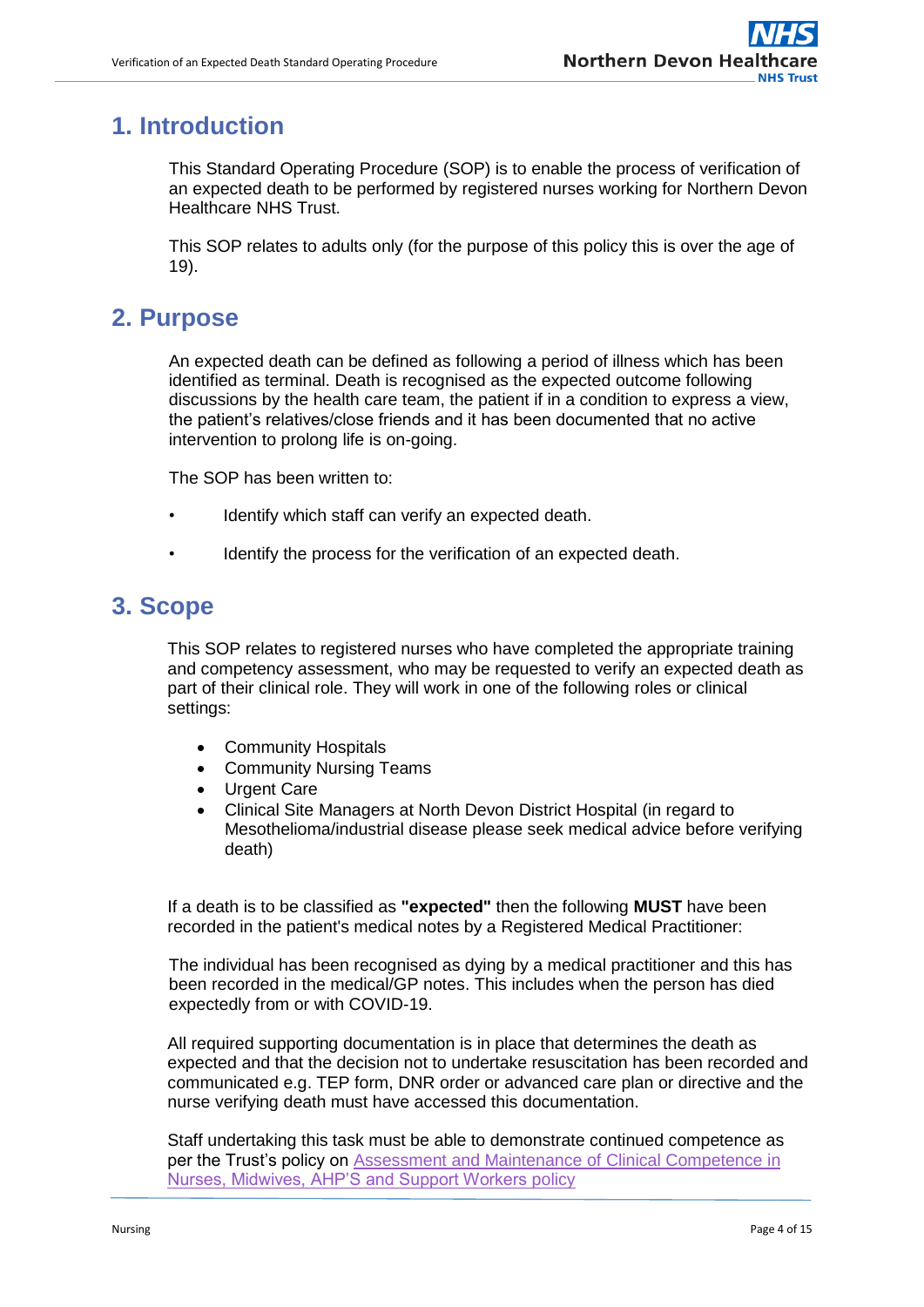#### **It is the responsibility of the nurse verifying death to establish that the death is expected**.

If the registered nurse verifying death is unable to establish that the death was expected then a medical practitioner must attend to certify death. A referral must then be made to a medical practitioner and a rationale for this must be documented in the patient's clinical records.

Best practice advises timely verification;

- Community setting within 4 hours of death
- In-patient setting within 1 hour of death

Nurses **must not verify** any deaths that are **unexpected**. Nurses must not verify death in the following circumstances:

- In cases of sudden or unexpected deaths.
- When the patient is a child.
- If the death cannot readily be certified as being due to natural causes.
- There are any suspicious circumstances or history of violence.
- The death may be linked to an accident (whenever it occurred) or a fall.
- There is any question of self-neglect or neglect by others.
- The death has occurred or the illness arisen during or shortly after detention in police or prison custody (including voluntary attendance at a police station).
- The death is due to a hospital acquired infection.
- The death occurred during an operation or before full recovery from the effects of an anaesthetic or was in any way related to the anaesthetic (in any event a death within 24 hours should normally be referred).
- The death may be related to a medical procedure or treatment whether invasive or not.
- The death may be due to lack of medical care.
- There are any other unusual or disturbing features to the case.
- The death occurs after admission to hospital within a 24 hour period. Unless the admission is purely palliative or where there is a clear recording of expected death.
- Treating those close to you is fraught with difficulties, largely caused by the lack of objectivity. And if it is shown that your actions were not in the patient's best interests, the penalties can be severe. You are welcome to call the professional on duty to say you feel the patient has died, but leave verification of death to the nurse or doctor on duty.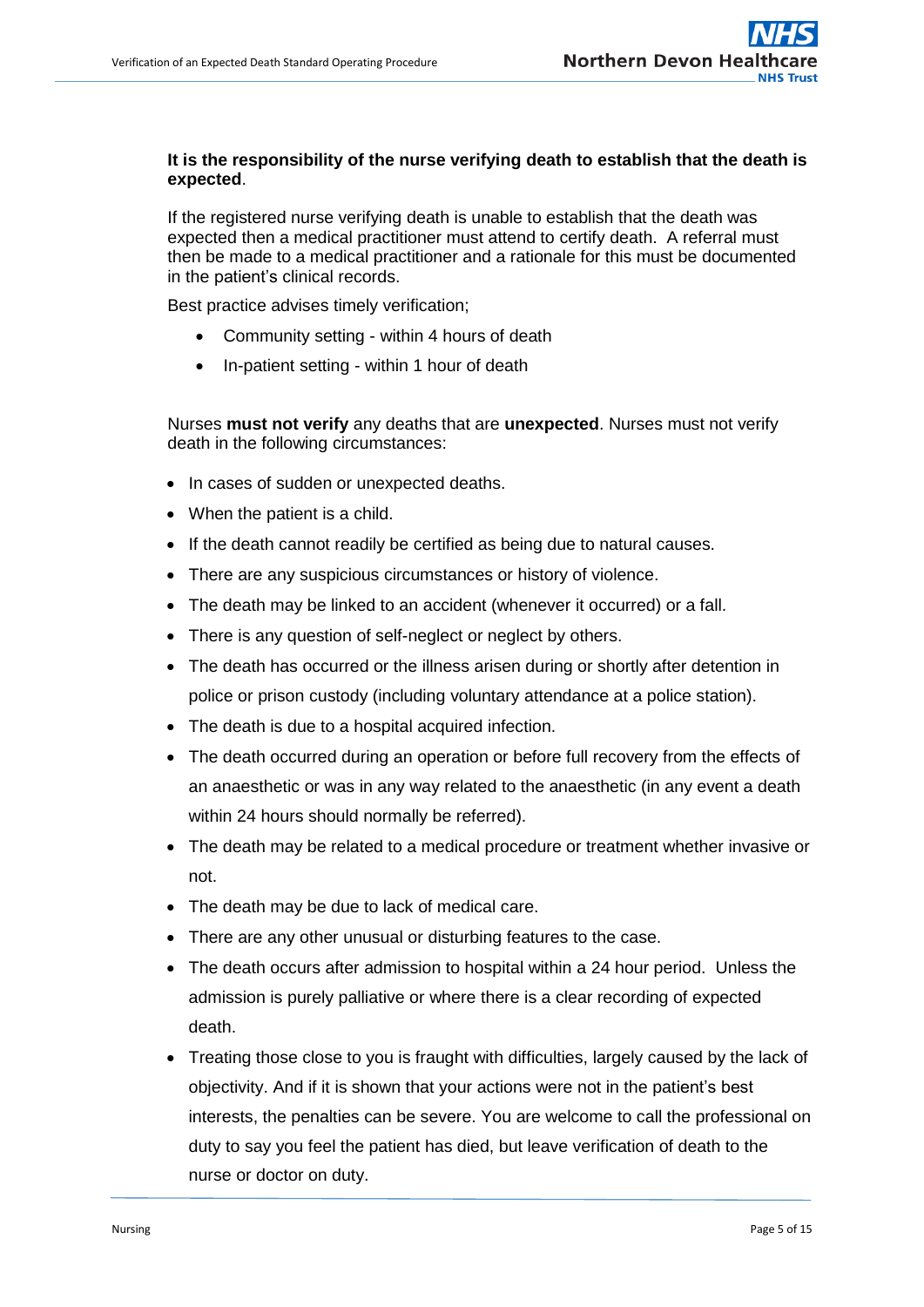If a Mesothelioma/ Industrial disease diagnosis has been made, verification of death can be performed by a health care professional both in hours and out of hours after consultation with a GP – (See appendix 2) Where death has occurred in these circumstances it is an offence to move, or otherwise interfere with, a body or the surrounding evidence without instructions from the coroner.

There may be times when staff may be unable to perform VOED. Reasons being;

- Course timings
- Lack of observed VOED in clinical practice
- Deceased not on Community Nurse caseload

VOED should be performed in a timely manner and in these exceptional circumstances, may need to be performed by a GP. There should be no obligation on staff to perform VOED if they do not feel comfortable with the clinical situation.

Where a care home holds dual nursing and residential registration the registered health care professional, who is appropriately trained, competent available and employed by the home provider may undertake VOED for any expected death within that setting.

Verifying death as part of the End of Life care needs staff to have effective communication skills that recognise and take account of the impact of culture, faith and life choices.

## <span id="page-5-0"></span>**4. Equipment:**

- \*Stethoscope
- \*Pen torch
- \*Watch with second hand
- Sterile sheet

 \*For visits to patient's own home, this equipment should be suitably cleaned prior to entering the home and prior to leaving.

## <span id="page-5-1"></span>**5. Procedure**

Appropriate PPE should be worn during verification and physical care after death. The latest guidance can be found here.

[https://www.gov.uk/government/publications/wuhan-novel-coronavirus-infection](https://www.gov.uk/government/publications/wuhan-novel-coronavirus-infection-prevention-and-control)[prevention-and-control](https://www.gov.uk/government/publications/wuhan-novel-coronavirus-infection-prevention-and-control)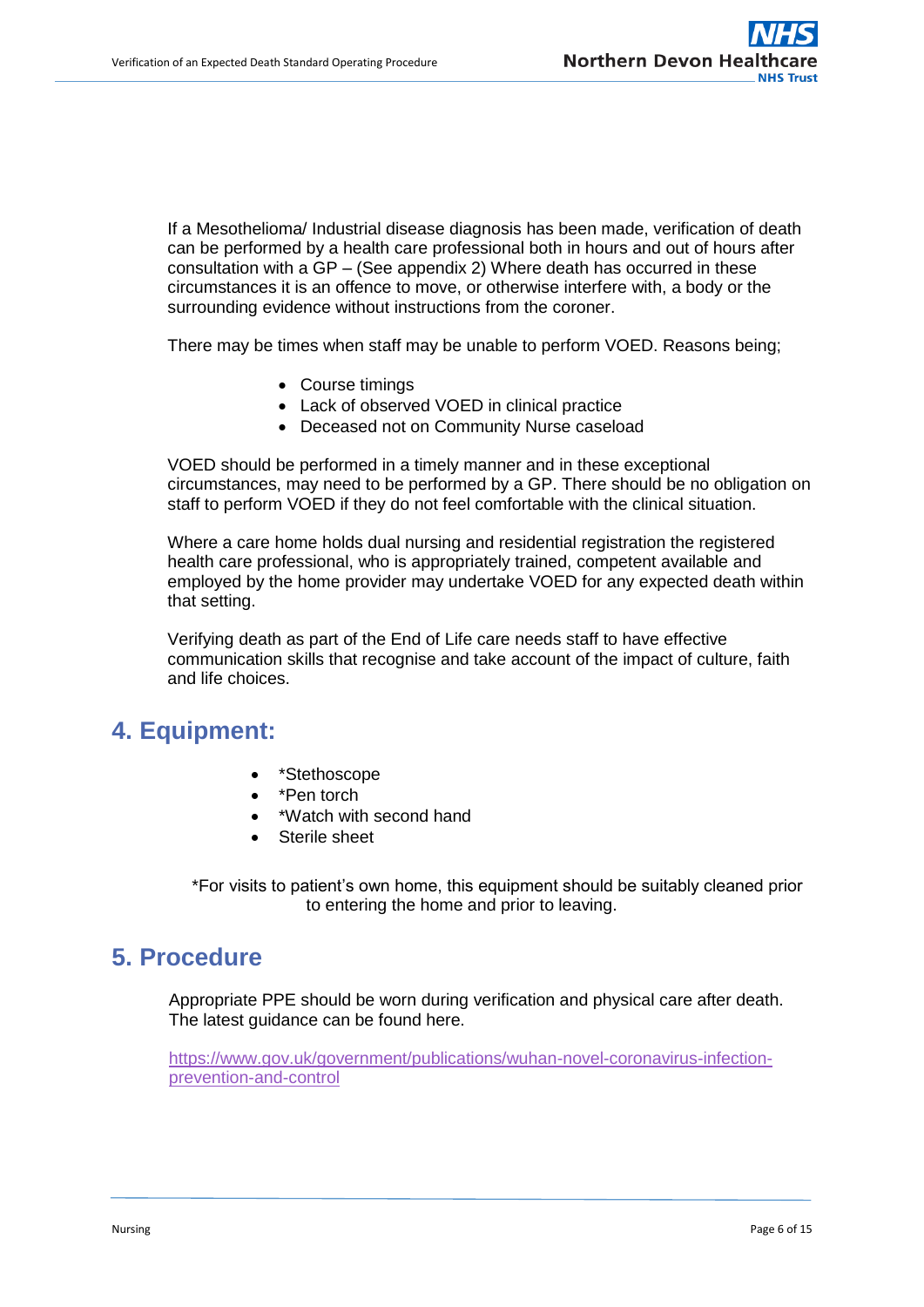The patient is correctly identified.

Identify key persons present and determine their preference with regard to their role in the procedure. Where there are other members of the household present, a distance of at least 2 metres (6 feet) must be maintained between you.

Where applicable, ask a relative to ensure that a window is opened in the patient's home for ventilation.

Ensure that the deceased have the maximum possible privacy and dignity throughout the process.

Open sterile sheet onto clean surface and place suitably cleaned stethoscope and pen torch onto the sheet.

Leave all tubes, lines, drains, medication patches and pumps etc. in situ (switching off flows of medicine and fluid administration if in situ), and spigot off as applicable. These may be removed after the verification of death examination and only if the death is not being referred to the coroner.

#### **VERIFICATION OF DEATH EXAMINATION**

#### **The individual should be observed by the person responsible for verifying death for a minimum of five (5) minutes to establish that irreversible cardio-respiratory arrest has occurred:**

#### *NOTE a change in the order of examination to minimise contamination of equipment*

- For at least one minute, ensure absence of a central pulse on palpation
- Using a stethoscope through clothing/nightclothes; no heartbeat heard over a full minute. Place stethoscope on sterile sheet.
- Observe for any signs of respiratory effort over 5 minutes.
- After 5 minutes of continued cardio-respiratory arrest, absence of pupillary responses to light when tested using a pen torch. Place pen torch on sterile sheet.
- Test for the absence of motor response with a Trapezius squeeze to confirm no response to painful stimuli.

#### **5.1. Record accurately the following information in the approved organisation documentation:**

- Date and time of examination of the body.
- No palpable central pulse for 1 minute.
- No heart beat heard for 1 full minute.
- No respiratory effort observed for 5 full minutes.
- Pupils fixed, dilated and unresponsive to light.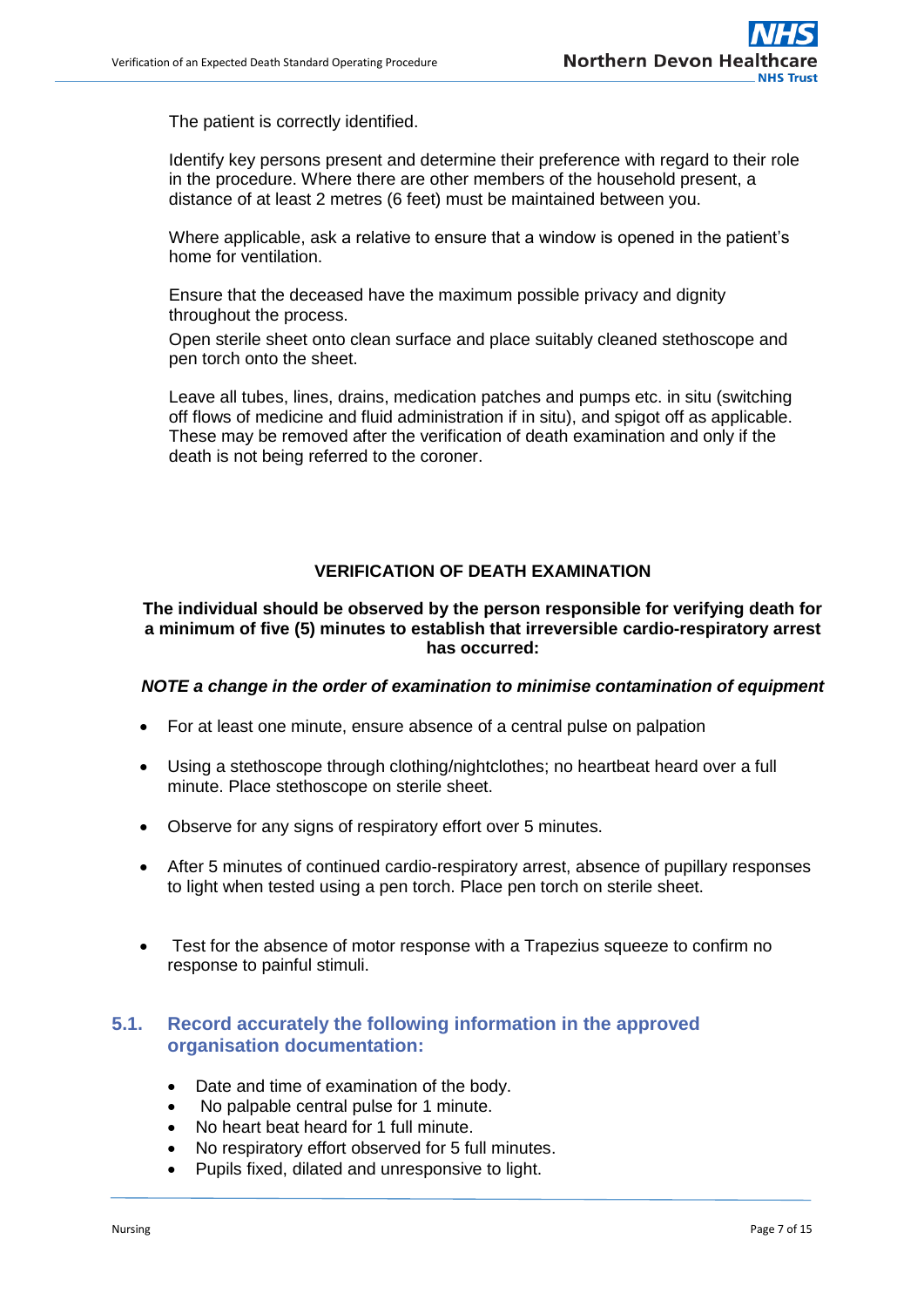- No response to painful stimuli.
- Time of death and time death is verified.
- Signature, name, designation and contact details of the person verifying the death.

Inform the bereaved of the death and advise the deceased relatives that a Doctor will issue a medical certificate. The bereaved should be advised to contact the following person(s) on the next working day in order to arrange collection of the death certificate. For deaths at NDDH – the Bereavement Support Office/ for deaths at Community Hospitals and in the Community – the deceased's GP Surgery.

Inform appropriate professional colleagues of the death.

Seek advice from medical staff if there are any concerns regarding the death A Flow chart is provided for further information (see Appendix 2).

#### **5.2. Remote Verification:**

The RCGP and BMA have worked together to produce guidance supporting any staff to verify death remotely. They advise to follow your local pathway if available. More information on their remote verification protocol can be found here.

<https://www.bma.org.uk/media/2323/bma-guidelines-for-remote-voed-april-2020.pdf>

Further guidance on Covid -19 and verifying in an emergency can be found here.

[https://www.gov.uk/government/publications/coronavirus-covid-19-verification-of](https://www.gov.uk/government/publications/coronavirus-covid-19-verification-of-death-in-times-of-emergency/coronavirus-covid-19-verifying-death-in-times-of-emergency)[death-in-times-of-emergency/coronavirus-covid-19-verifying-death-in-times-of](https://www.gov.uk/government/publications/coronavirus-covid-19-verification-of-death-in-times-of-emergency/coronavirus-covid-19-verifying-death-in-times-of-emergency)[emergency](https://www.gov.uk/government/publications/coronavirus-covid-19-verification-of-death-in-times-of-emergency/coronavirus-covid-19-verifying-death-in-times-of-emergency)

## <span id="page-7-0"></span>**6. References**

Coronavirus Act

https://www.gov.uk/government/publications/coronavirus-bill-what-it-will-do/what-thecoronavirusbill-

will-do

Ministry of Justice (2014). Guide to coroner services. Available at: https://

www.gov.uk/government/uploads/system/uploads/attachment\_data/file/363879/ guide-to-coroner-service.pdf

Hospice UK (2020) special Covid-19 guidance https://www.hospiceuk.org/docs/default-source/What-We-Offer/Care-Support-Programmes/Care-after-death/rnvoead-special-covid-19-edition-final\_2.pdf?sfvrsn=2

Hospice UK (2015). Care after death: guidance for staff responsible for care after death (second edition). Available at: https://www.hospiceuk.org/what-we-offer/ publications

National Council for Palliative Care (2015) Every moment counts: a narrative for person centred coordinated care for people near the end of life. Available at: http://www.nationalvoices.org.uk/sites/default/files/public/publications/ every\_moment\_counts.pdf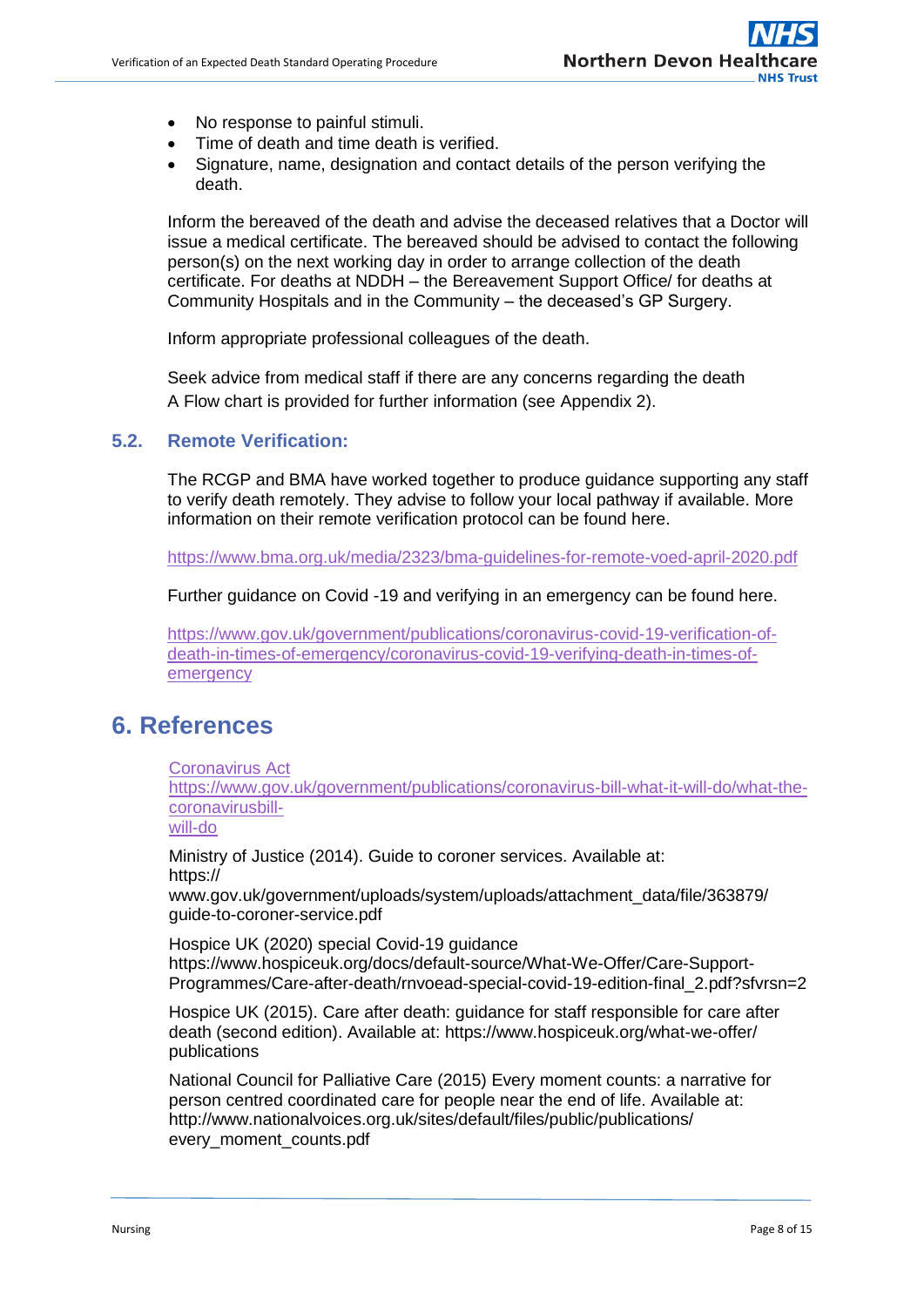Decisions relating to Cardiopulmonary Resuscitation (3rd edition – 1st revision) Resus council UK 2016<http://www.resus.org.uk/dnacpr/decisions-relating-to-cpr/>

Local Medical Committee (LMC) (2018) Verification of Expected Death (VOED) for Community settings – Clinical Policy for Devon Guidance Document.

RCN (2020) Special Edition of Care After Death: Registered Nurse Verification of Expected Adult Death (RNVoED) guidance [file:///C:/Users/fueryjul/Downloads/rnvoead-special-covid-19-edition-final\\_2.pdf](file:///C:/Users/fueryjul/Downloads/rnvoead-special-covid-19-edition-final_2.pdf)

RCN (2020) 3<sup>rd</sup> Edition of care after death: Registered Nurse Verification of Expected Adult Death (RNVoED) guidance [file:///C:/Users/fueryjul/Downloads/registered\\_nurse\\_verification\\_of\\_expected\\_death](file:///C:/Users/fueryjul/Downloads/registered_nurse_verification_of_expected_death_guidance_3rd_ed-final_april-2020%20(1).pdf) quidance 3rd ed-final april-2020%20(1).pdf

# <span id="page-8-0"></span>**7. Associated Documentation**

[Assessment and Maintenance of Clinical Competence in Nurses, Midwives, AHP'S](http://ndht.ndevon.swest.nhs.uk/policies/?p=1442) [and Support Workers Policy](http://ndht.ndevon.swest.nhs.uk/policies/?p=1442)

End of Life [Policy for Adult and Paediatrics \(2018\)](http://ndht.ndevon.swest.nhs.uk/tcs-policies/?p=259)

Deprivation of Liberty (DOLS) Policy

[Performing Last Offices SOP](http://ndht.ndevon.swest.nhs.uk/policies/?p=1442)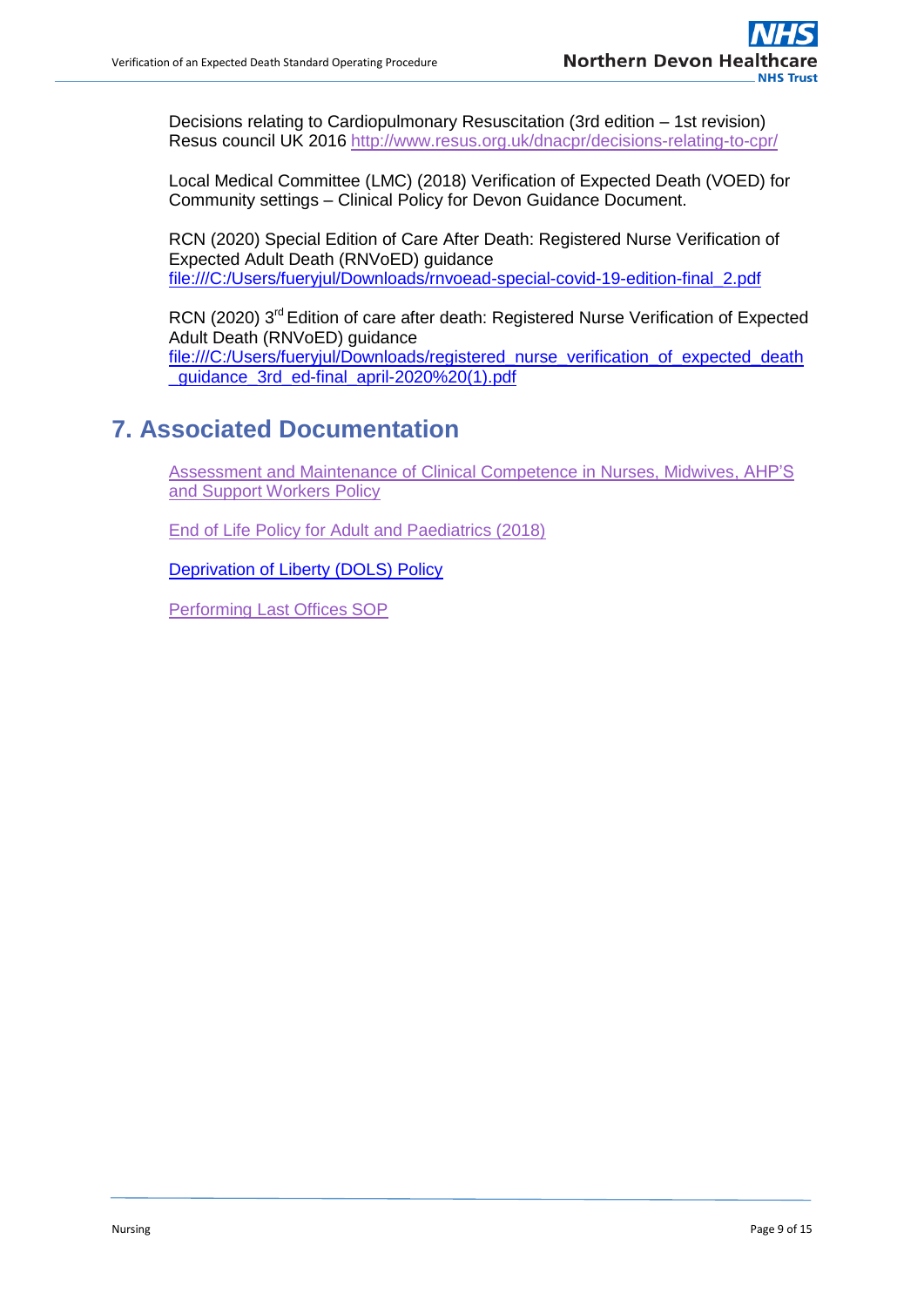## <span id="page-9-0"></span>**8. Appendix 1: Flow Chart for verification of expected death (VOED) with no suspicious circumstances**

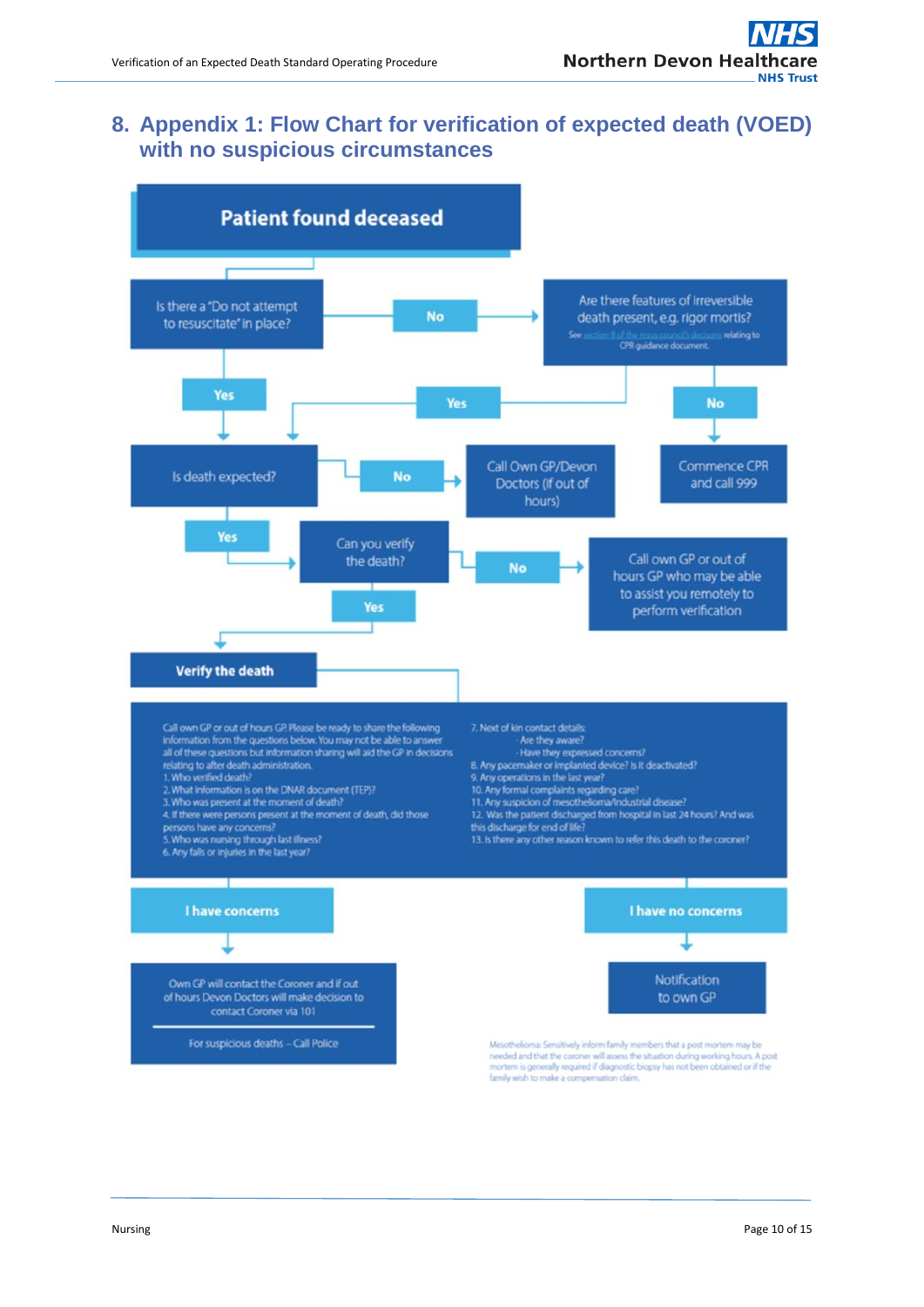## <span id="page-10-0"></span>**9. Appendix 2: Protocol for Registered Nurse- Verification of Expected Death (VOED) of patients with Mesothelioma**

#### **In acute hospital setting**

In regard to Mesothelioma/industrial disease please seek medical advice before verifying death.

#### **In community or community hospital setting**

#### **1. Procedure for Normal Working Hours**

1.1 Contact patient's GP Surgery or Devon Doctors, as appropriate, to inform of the death and establish the following:

- The Medical Practitioner is aware of the reportable diagnosis.
- The death will be reported to the Coroner's Office by the GP.
- Permission is obtained for nurse verification of the death.

Arrangements will be made for transfer of the patient's body to the premises of a local funeral director in accordance with the family's preference and choice.

#### **2. Procedure for Out of Hours**

2.1 Sensitively inform any family members/friends present that a post mortem may or may not be needed and that the Coroner will assess the situation on the following working day and advise as to whether or not a post mortem is required.

Contact the Devon Doctors Out of Hours GP Service and inform the operator of the following details:

- Patient's name.
- Date of birth.
- GP name and practice.
- Contact name for the Duty Devon Doctor to call back.
- The expected death of the patient with a diagnosis of mesothelioma.

Confirm the death directly with the Doctor On Call and establish the following details:

- Police attendance is not required.
- Permission for nurse to verify the death.
- The Coroner will be notified of the death by the patient's GP.

Following nurse verification ensure professional title and organisation are documented for the purpose of traceability for HM Coroner.

The procedure for personal care after death may be carried out and:

- Notify GP to request Coroners Officers are informed of the location of the patient.
- The patient's body transferred to the premises of a local funeral director in accordance with the family's preference and choice.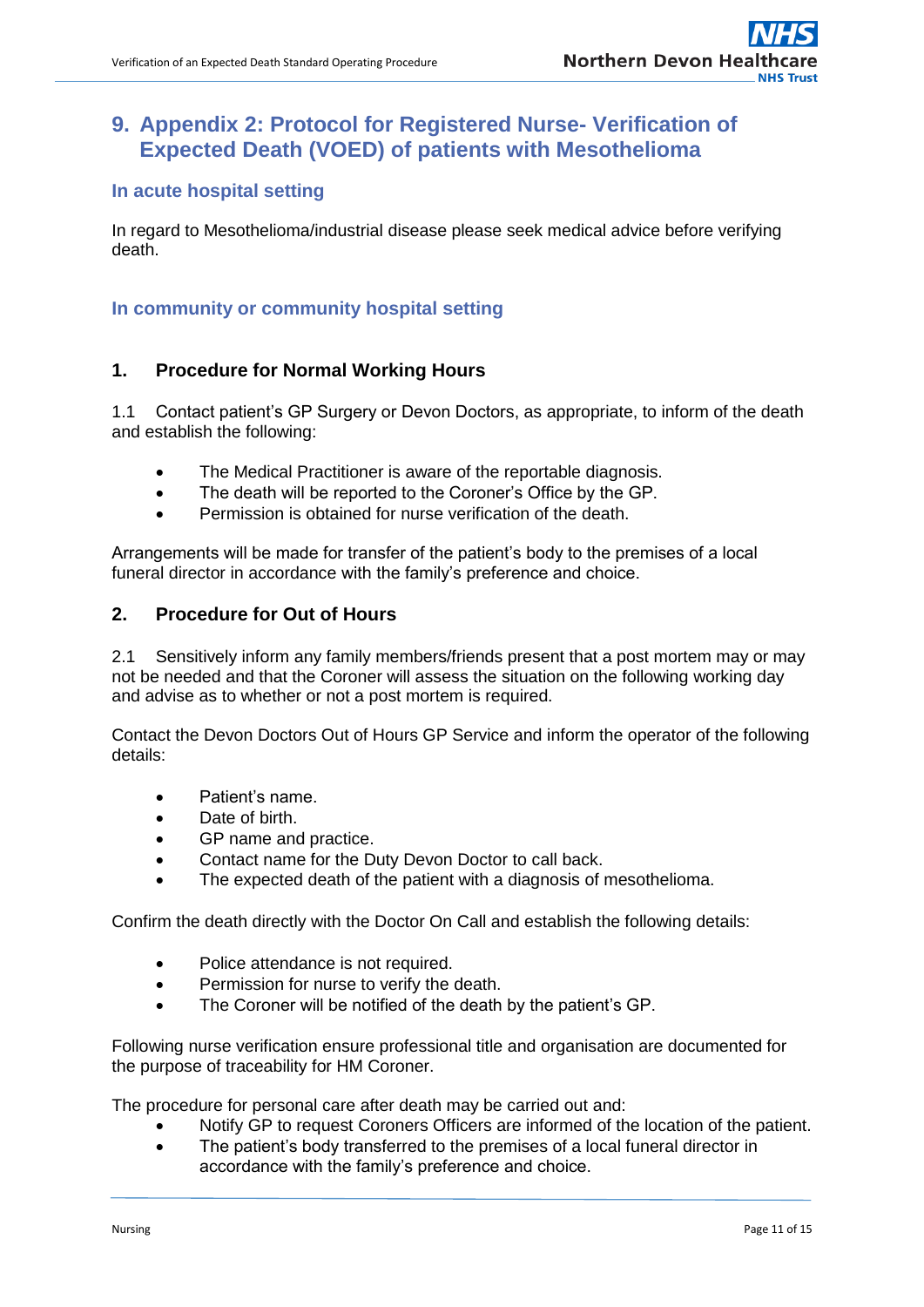#### **3. Coronial Guidance**

3.1 The Coroner will open an investigation/inquest.

The Coroner may accept the cause of death if a diagnostic histological biopsy is confirmed.

The Coroner may accept a letter from the GP stating the following:

- Their involvement in the patient's care.
- Confirmation that biopsies have been taken.
- That they can confirm cause of death was due to (or as a consequence of) mesothelioma.

In certain circumstances a post mortem may be required. The Coroner's Officers will discuss this with the patient's next of kin.

#### 3.2 **Note: A post mortem will be required in circumstances where:**

- Diagnostic biopsy has not been obtained.
- The family wish to make a fatal Mesothelioma compensation claim (even if the diagnosis is confirmed).

3.3 Where appropriate, inform the family that a member may be asked to identify the patient at the hospital mortuary.

3.4 A post mortem will not be required in circumstances where diagnosis is confirmed by biopsy and a compensation claim has been completed.

3.5 The Coroner's aim is to conclude the investigation or inquest within 6 months. If the cause of death is confirmed, the inquest conclusion would likely be returned as death due to industrial disease (Coroners and Justice Act 2009; HSE 2014).

In this situation, the coroner will inform the registrar who will proceed to register the death in the usual way. The family should be advised that the Coroner's Officer will make contact to inform of the appropriate procedure for registration of the death.

#### **4. Further Information**

#### 4.1 For further advice the local Coroner's Officers can be contacted:

| Cornwall:                             | Exeter:                             |
|---------------------------------------|-------------------------------------|
| The Lodge                             | Devon County Hall                   |
| Penmount                              | <b>Topsham Road</b>                 |
| Newquay Road                          | Exeter                              |
| Truro                                 | EX2 4QD                             |
| Cornwall                              | Telephone: 01392 225682             |
| TR4 9AA                               | exetercoronersofficers@dc.police.uk |
| Telephone: 01872 227191               |                                     |
| cornwallcoronersofficers@dc.police.uk |                                     |
|                                       |                                     |
| <b>Barnstaple:</b>                    | Plymouth, Torbay and South Devon:   |
| <b>Barnstaple Police Station</b>      | <b>Derriford Business Park</b>      |
| North Walk                            | Plymouth                            |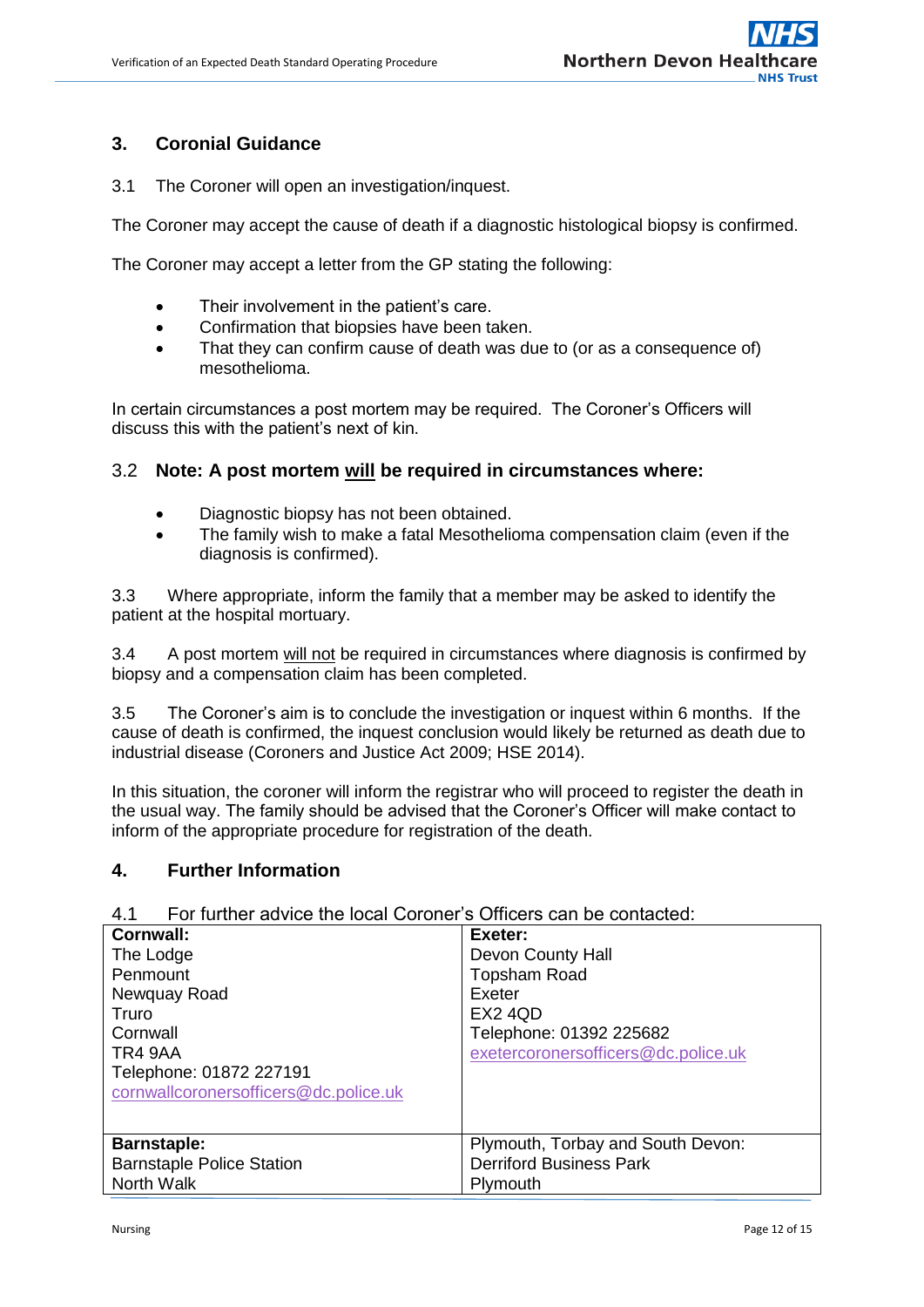| <b>Barnstaple</b>                       | Devon                                 |
|-----------------------------------------|---------------------------------------|
| EX31 1DU                                | PL6 5QZ                               |
| Telephone: 01271 311356                 | Telephone: 01752 487401               |
| barnstaplecoronersofficers@dc.police.uk | plymouthcoronersofficers@dc.police.uk |

- 4.2 Out of hours death reporting contact: Devon and Cornwall Police via 101.
- 4.3 For more information about coroner's services:

[www.plymouth.gov.uk/home/birthsmarriagesanddeaths/death/coroner](http://www.plymouth.gov.uk/home/birthsmarriagesanddeaths/death/coroner)

 Ministry of Justice (2014). Guide to coroner services. Accessed: 28/03/19. Available at: [https://assets.publishing.service.gov.uk/government/uploads/system/uploads/attachment\\_da](https://assets.publishing.service.gov.uk/government/uploads/system/uploads/attachment_data/file/363879/guide-to-coroner-service.pdf) [ta/file/363879/guide-to-coroner-service.pdf](https://assets.publishing.service.gov.uk/government/uploads/system/uploads/attachment_data/file/363879/guide-to-coroner-service.pdf)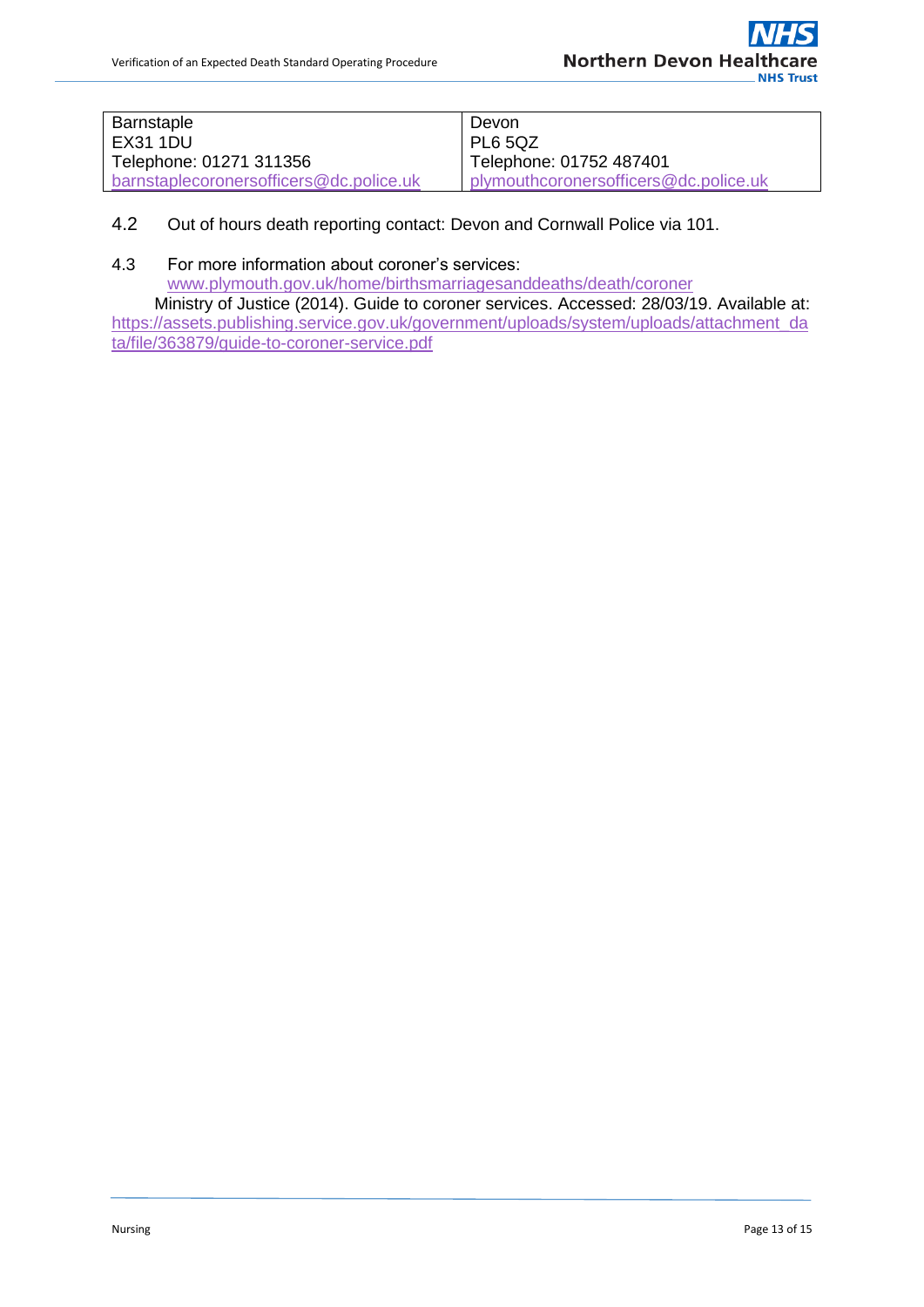## <span id="page-13-0"></span>**10. Appendix 3: Top Tips for VOED (Verification of Expected Death)**

### **Verification vs certification**

Verification of death is different to certification. Medical certification of cause of death (MCCD) must only be carried out by a medically trained doctor.  $\geq$  aims to clarify this distinction

The latest Hospice Care national guidance can be found h

The RCGP and BMA have worked together to produce guidance supporting any staff to verify death remotely. They advise to follow your local pathway if available. More information on their remote verification protocol can be found

We advise that staff may perform remote verification when they have attended a training course (which may be online) and are yet to have a witnessed VOED in practice or if they do not feel<br>confident in the skills required and there are no other trained and competent members of staff to witness VOED on site

The process of VOED in respect of timings and procedure should be identical in both witnessed VOED on site or via video remotely to achieve competency. You may then witness other members of<br>staff and support a greater available workforce to perform VOED.

#### **When not to perform VOED**

VOED should not be performed in cases of sudden and unexpected deaths, when the patient is a child, or if there are any suspicious circumstances

Sometimes patients with a terminal illness can have a sudden death, e.g. pulmonary embolism. Even though the deceased<br>may not have been been seen by their GP within the last 28 days, verification can still be performed if a DNACPR decision is in place.

Guidance will be updated in the future to align with any new<br>coronial legislative change.

#### **Mesothelioma**

VOED in a patient with mesothelioma does not need to be performed by a doctor. It is the responsibility of the doctor to<br>report and discuss the case with the coroner. Remember to inform the family and carers of this as a post-mortem may be required and, in some cases, this may involve police visiting and transporting the deceased to a hospital mortuary.

#### **Who can perform VOED?**

In 2016, CQC advised that any adult can perform VOED, if that person is suitably trained, and deemed competent. They must adhere to strict local policy. Across Devon, staff require a minimum NVQ level 3 and be proficient in clinical observations before attending training. But remember, there is no obligation for staff to perform VOED.

In order to be deemed competent, you must have at least one witnessed successful verification in practice.

If you are not competent in verification, please inform the doctor of this as soon as possible.

#### **Care homes**

COC recommend where a care home holds dual nursing and residential registration the registered health care professional who is appropriately trained, competent, available and employed by the home provider may undertake VOED for any expected death within that setting.

It is advisable to issue an ID bracelet for the deceased.

#### **When to perform VOED**

Registered nurses can verify adult deaths who require a referral to the coroner, if that death is expected and there are no suspicious<br>circumstances. It is the responsibilty of the doctor to discuss the details with the coroner. You can find reasons to report a death to the coroner

You must observe for no cardiorespiratory effort for a full 5 minutes before proceeding to check for motor response by performing a trapezius squeeze